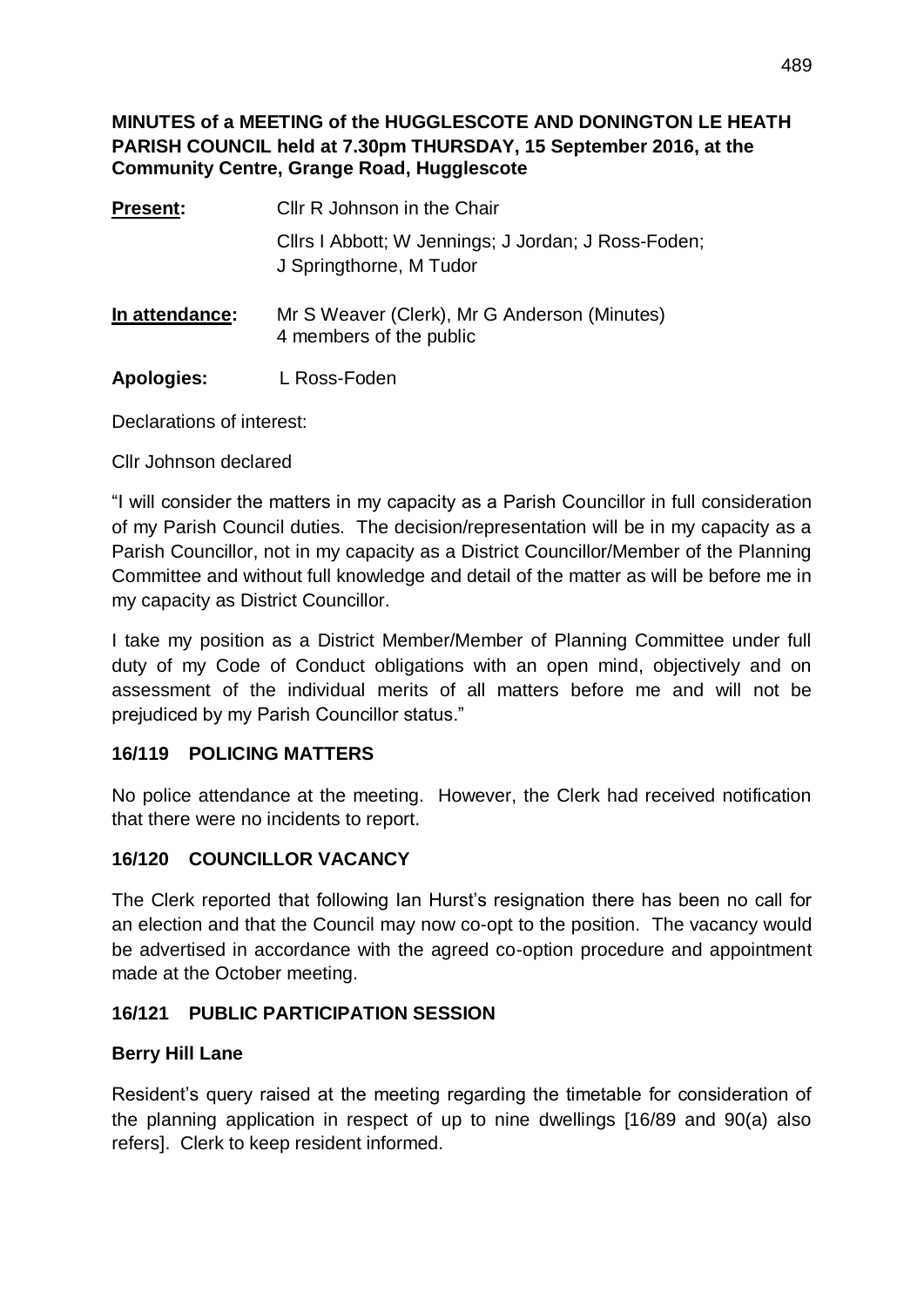#### **16/122 MINUTES**

#### **Resolved**

That the minutes of the meeting held on 21 July 2016 be agreed as a correct record.

#### **16/123 PLANNING MATTERS**

#### **(a) Application**

(i) App Ref 16/00903/FUL - 12 Briar Close, Hugglescote – Single storey front and rear extensions and new detached garage.

#### **Resolved**

That the Council has no objection to the applications.

#### **(b) Decisions Approved - noted**

(i) App Ref 16/00934/FUL – 8 Mill Dam, Hugglescote – single storey side/rear extension

#### **(c) Local Plan**

Response submitted noted.

#### **(d) Frearson Road – disposal of surplus top soil**

Previous min 16/107(e) also refers. An assurance had been received from LCC that the repmoval of surplus top soil did not pose a problem.

#### **16/124 FINANCIAL MATTERS**

#### **(a) Banking Arrangements and Mandate**

The Clerk explained that under *Financial Regulations Banking Arrangements 5.4* all payments by cheque will be authorised by any two members of the Council. The Council had nominated Cllrs Abbott, Jennings and Johnson as authorised signatories and a further nomination was required to replace Ian Hurst who had resigned his position as Parish Councillor.

#### **Resolved**

That Cllr M Tudor be added to the list of nominated signatories.

#### **(b) Accounts for Payment**

#### **Resolved**

That the invoices received, debit card payments made and receipts received since the last meeting and listed in Appendix A be approved.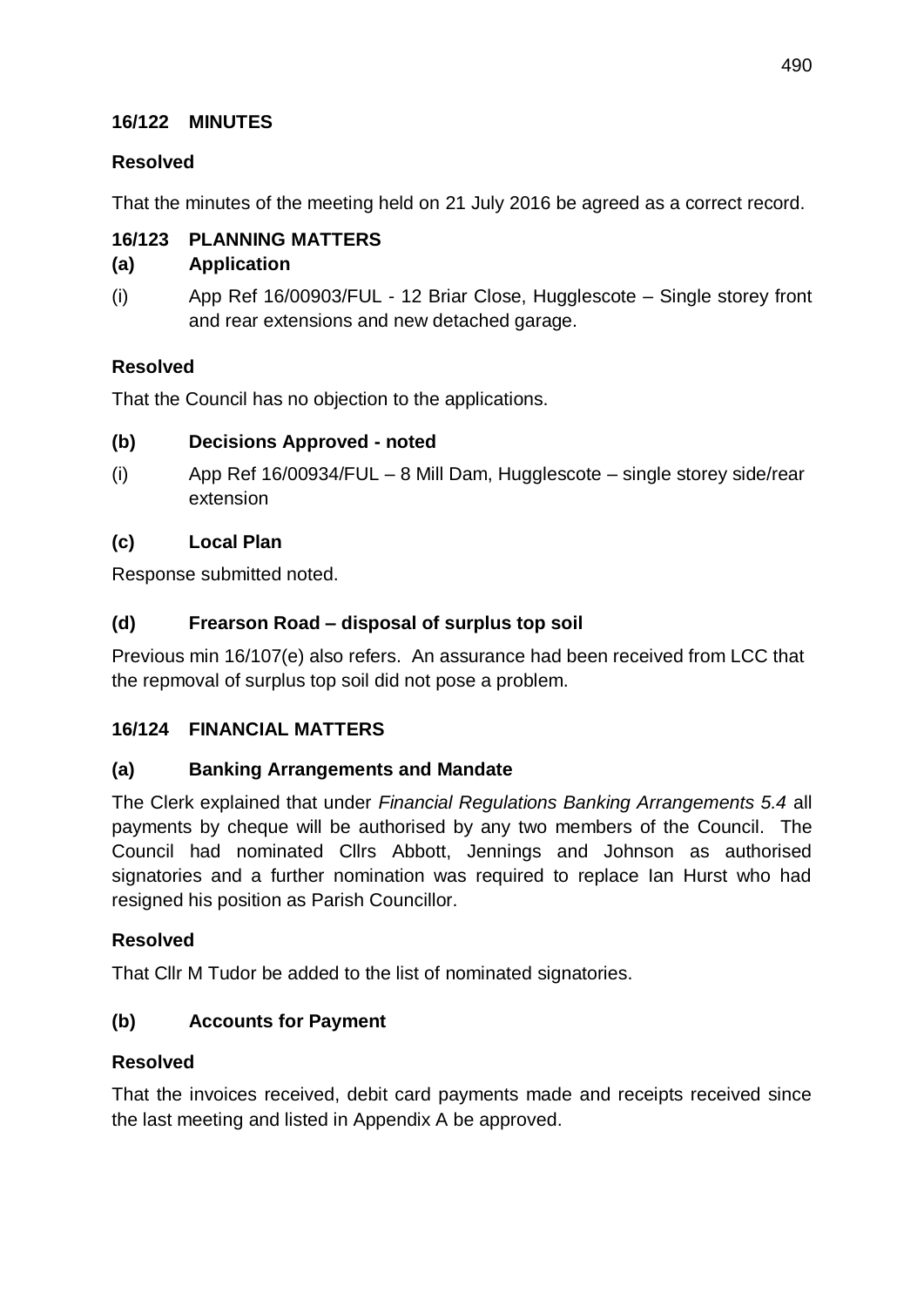#### **16/125 GRANT APPLICATION**

Members considered a request for a grant from the Heritage Group. The application stated that the Heritage Group was now established and ready to create a programme of speakers for the year. This would kick-start the Group's fundraising activity by being able to request a membership fee and a small fee for each speaker event and so sustain the programme in the future.

#### **Resolved**

That a grant of £250 be made to the Hugglescote and Donington le Heath Heritage Society.

#### **16/126 STREET NAMING**

#### **(a) Frearson Road, Bloor's Development, plots 7-15**

#### **Resolved**

That Leonard Ball Close be suggested to the District Council.

#### **(b) Manor Farm**

Members noted that the developer had chosen "Hunts Farm Close" as the name for this development.

#### **(c) Policy on Street Naming**

The Clerk reminded Members that themes had been identified at a previous meeting when discussing street naming. Suggestions had also been received recently from Miss H Hudson. Members thanked Miss Hudson for her suggestions and accepted that a policy was required to inform future discussions. Cllr Johnson agreed to draft a document for consideration at the next meeting.

#### **16/127 HIGHWAYS ISSUES**

- (a) Frearson Road collapsing drains email with photographic evidence to LCC suggested.
- (b) Standard Hill Van parking on brow of hill LCC Highways advice to be sought.
- (c) Traffic calming methods and costs advice awaited from LCC.
- (d) Dennis Street and Fairfield Road parking issues raised by residents to be answered by the Clerk. Members acknowledged that some highways matters had no solution.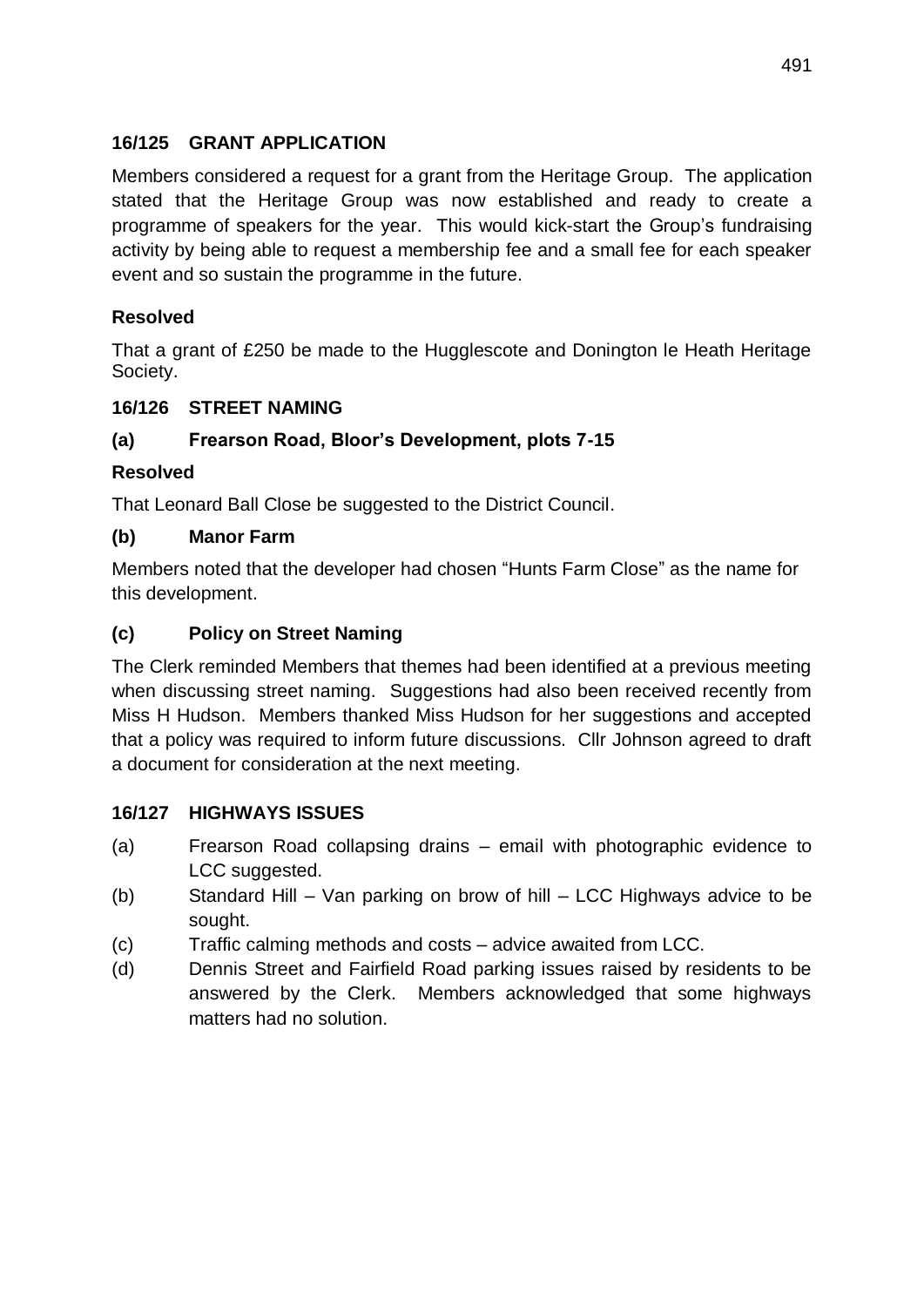#### **16/128 LAND AND GROUNDS MAINTENANCE**

#### **(a) Grounds Maintenance Issues**

#### **Resolved**

That the recommendations of the L&GM Group contained in Appendix B be agreed.

#### **(b) Contract Specification**

Report to be considered at the next meeting of the Parish Council.

#### **(c) Frearson Road Public Open Spaces**

Members considered a request from Bloor's and NWLDC to consider the open space planting schedules for this development.

#### **Resolved**

That the Developer and District Council be advised that the planting schedules are acceptable.

#### **16/129 CURRENT CONSULTATIONS**

#### **(a) LCC Highways Maintaining Leicestershire's roads, pavements and verges**

#### **Resolved**

- (i) That Members respond to the consultation as individuals.
- (ii) That the Clerk respond to LCC asserting the need for appropriate detailed legal and other information from LCC before any additional duties can be considered for transfer.

#### **(b) LCC Minerals and Waste**

#### **Resolved**

That Members respond to the consultation as individuals.

#### **(c) LRALC Development & Member Support Questionnaire**

#### **Resolved**

That the Clerk repond to the questionnaire.

#### **16/130 WARD AND COUNTY COUNCILLOR REPORTS**

CC Eynon's report was received and noted. Cllr Johnson raised the following matters

 Forest Road – 'crater' left by contractors undertaking sewage work and footpath to be dug up. Notice should be given to the Parish Council to enable residents to be alerted.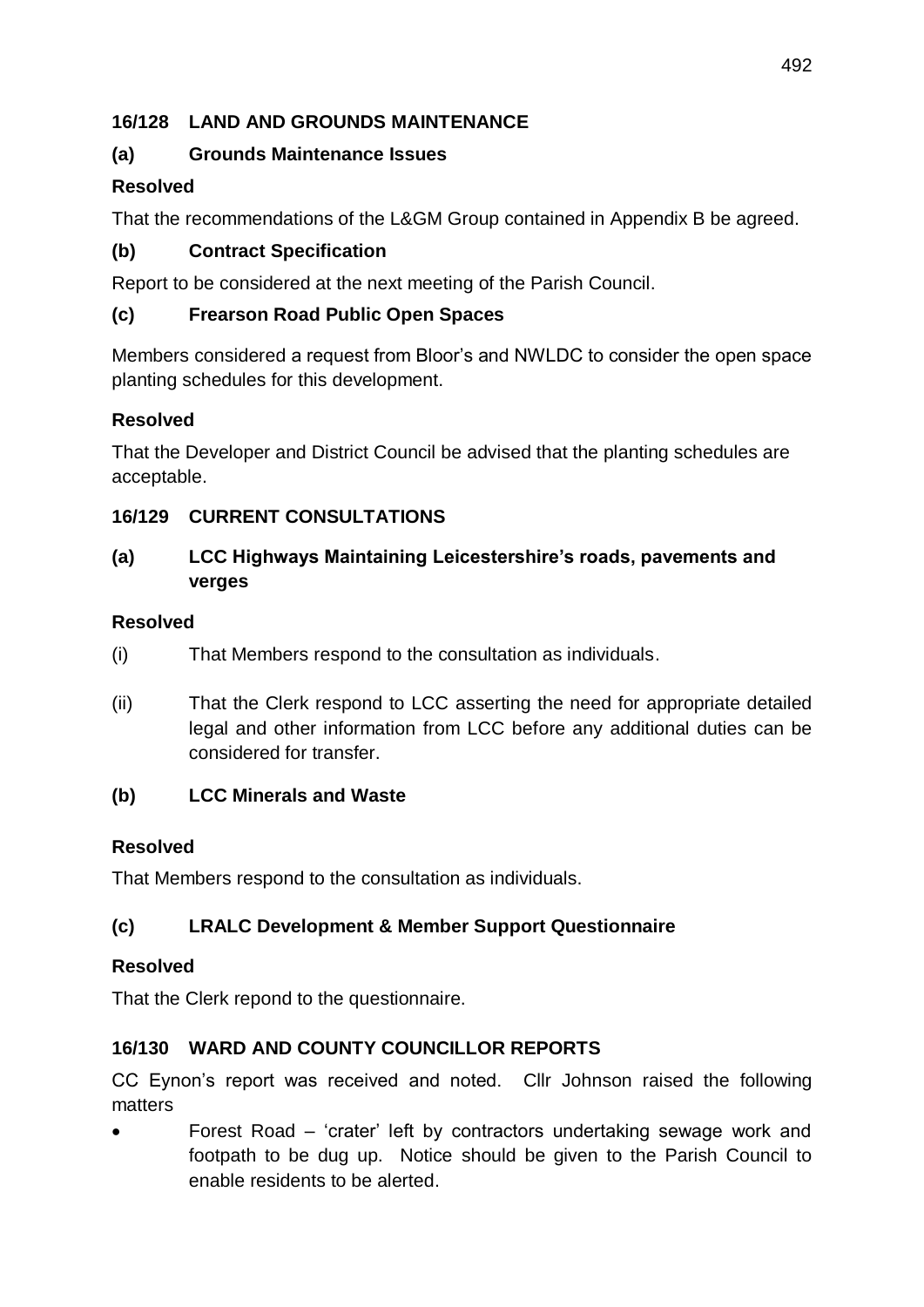• Newbridge School – NWLDC Cabinet to consider contributing £50,000 of public money to a sports scheme.

#### **Resolved**

That Cllr Jordan attend the meeting of the NWLDC Cabinet and voice the Council's concern at the proposal to spend £50,000 of public money on a private enterprise scheme at Newbridge School.

#### **16/131 COMMUNITY ENGAGEMENT**

Members congratulated the CE Group and Louise Ross-Foden on the success of the film nights. Future events might include more children's films and quiz nights.

#### **16/132 TRAINING**

Cllrs Springthorne and Johnson would be attending training on "calling in" and "Section 106" procedures on 20 September 2016.

#### **16/133 CLERK'S UPDATE**

The Clerk referred to the Action Sheet circulated on today's agenda, which was reviewed and updated at the meeting.

Unfortunately no member was now available to attend the Scout Group Fete on 17 September 2016.

#### **16/134 CORRESPONDENCE**

The Clerk had been notified of a Reading Club to held on Wednesdays at Fairfield Court between 2 and 4.30pm starting 28 September 2016.

#### **The meeting closed at 9.55pm**

#### **The next meeting of the Parish Council will be held on 20 October 2016**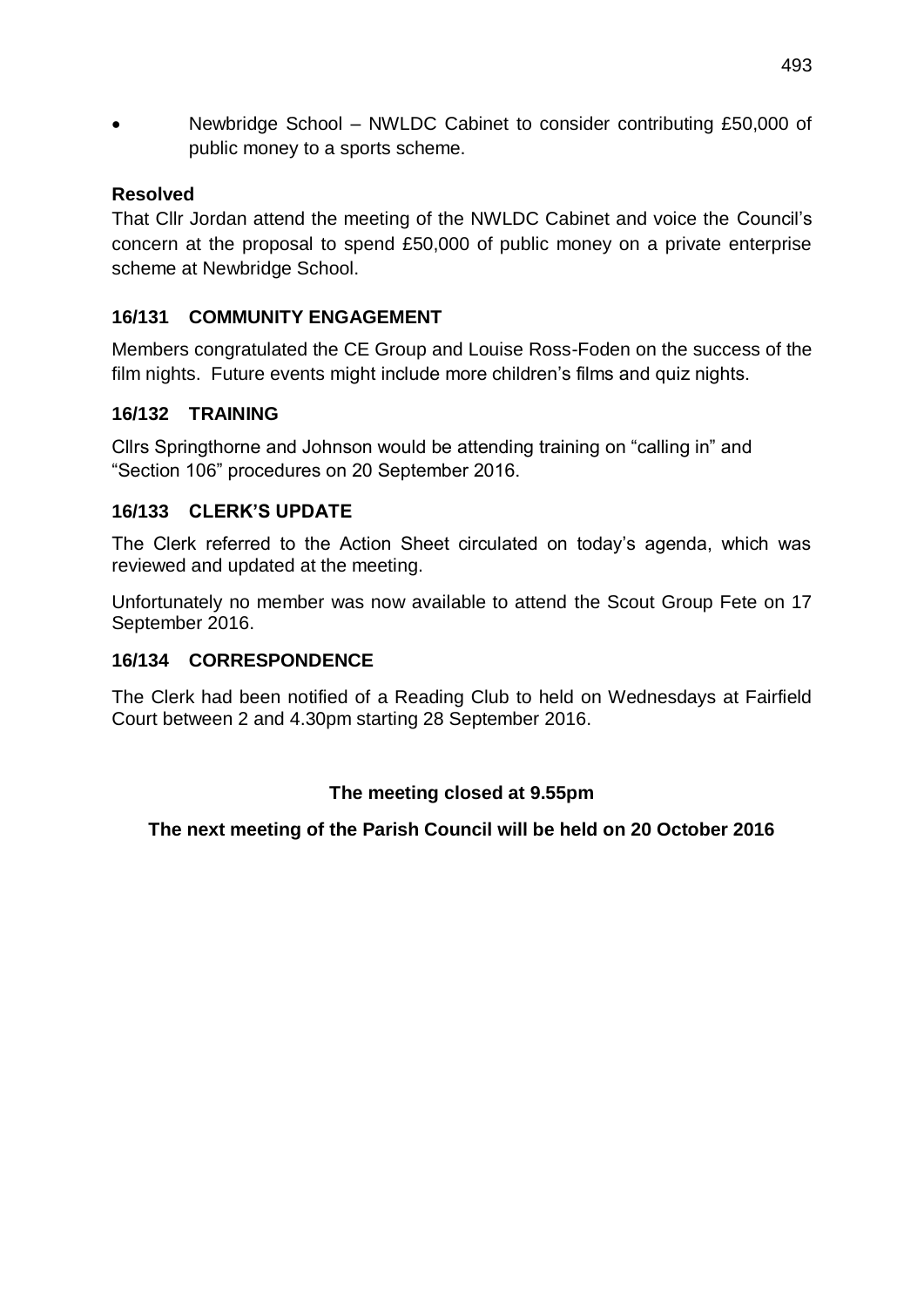#### **APPENDIX A**

#### **Expenditure Transactions August 2016 August Payment**

| Payee/Order/Date | <b>Invoice</b><br>No. | Detail          | <b>Pavee</b><br>Amount<br>ex vat | Vat | <b>Total</b> | <b>Cheaue</b><br>no.<br><b>Payment</b> | <b>Project</b><br>/comment |
|------------------|-----------------------|-----------------|----------------------------------|-----|--------------|----------------------------------------|----------------------------|
| August           |                       | Clerk<br>Salarv | 887.09                           |     |              | 300360                                 | Contract                   |

#### **Payments to be authorised September 2016**

|                       | <b>Invoice</b> | <b>Detail</b>              | Payee  | Vat   | Total  | <b>Cheque</b>  | Project        |
|-----------------------|----------------|----------------------------|--------|-------|--------|----------------|----------------|
| Payee/Order/Date      | number         |                            | Amount |       |        | no/            | /comment       |
|                       |                |                            | ex vat |       |        | <b>Payment</b> |                |
| H Perkin/ LJB         |                | <b>Delivery Bear Facts</b> | 50.00  |       | 50.00  | 300361         | C Eng          |
| <b>NWLDC</b>          | 517160072      | <b>Printing Bear Facts</b> | 189.83 |       | 189.83 | D Card         | C Eng          |
| Pete Groshl           | 116            | Film Hire Dads Army        | 130.00 |       | 130.00 | 362            | C Eng          |
| Simon Weaver          |                | Expenses Q1 April          | 237.83 | 10.00 | 247.83 | 363            | Expenses       |
|                       |                | May June                   |        |       |        |                | Q3             |
| Simon Weaver          |                | Salary September           |        |       |        | 364            | Contract       |
|                       |                |                            |        |       |        |                |                |
| <b>FPT</b>            | 13544          | <b>EPT Services</b>        | 132.39 | 26.48 | 158.87 | D Card         | <b>Banners</b> |
| <b>Grant Thornton</b> |                | <b>Audit Fees</b>          | 400.00 |       | 400.00 | D Card         |                |
| Heritage Group        |                | Grant                      |        |       |        | 365            | Subject to     |
|                       |                |                            |        |       |        |                | agreement      |

#### **Signed Dated**

#### **August September 2016 Date Credited Invoice number Detail Total Comment** 03/08/16 Soldier Book Sales **14.00** From 2015/16 03/08/16 **Pidgeon Book Sales 25.00** 2015/16 03/08/16 **Film Night The Queen** 57.50<br>03/08/16 **Film Night Lady in the Van** 100.00 03/08/16 **Film Night Lady in the Van 100.00**<br>05/08/16 **Co-op Bank Interest** 8.80 Co-op Bank Interest

# **Receipts**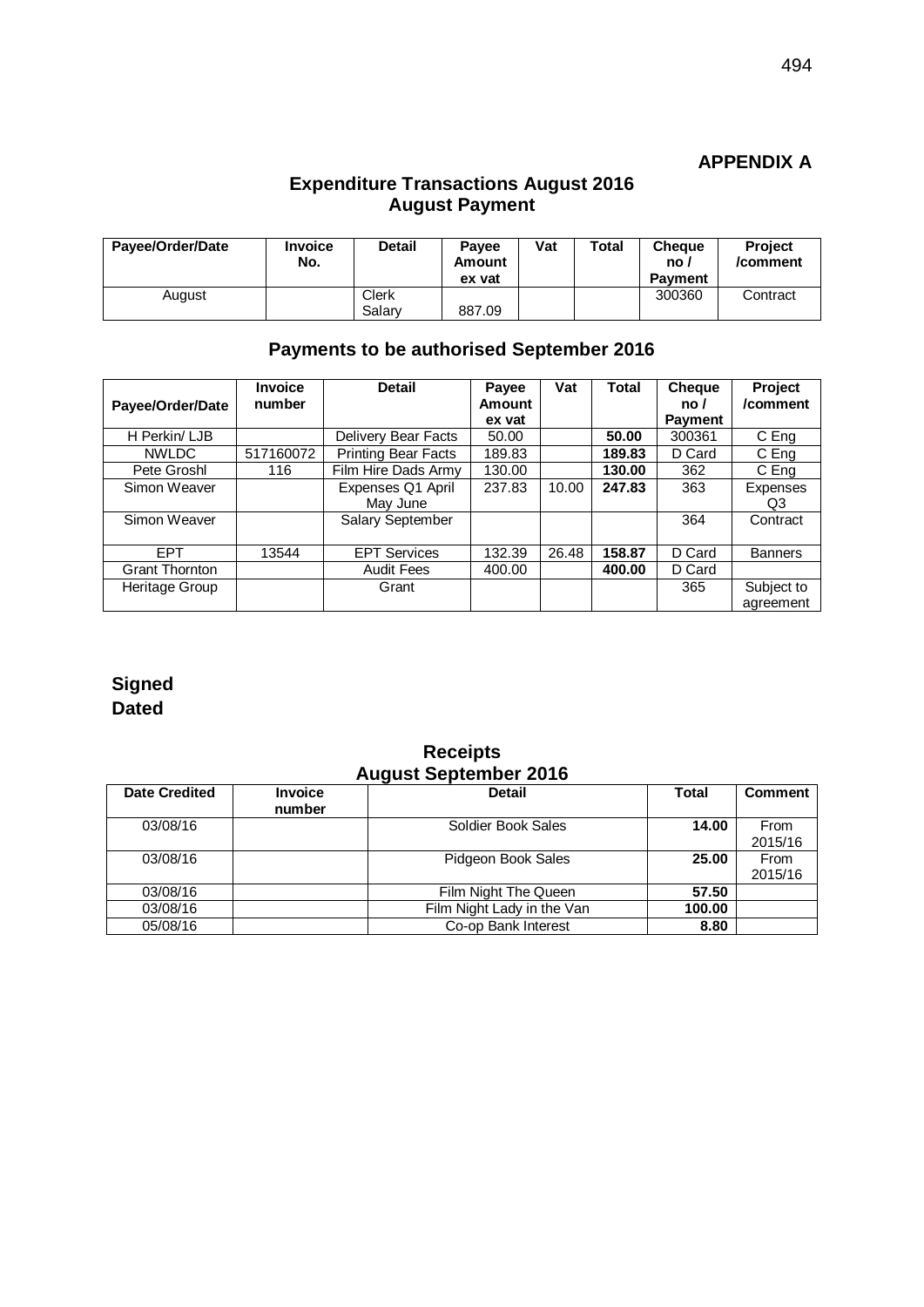#### **Land & Property Working Party September 2016**

#### **Notes and Recommendations**

Present Ian Abbott, Russell Johnson, John jordan, Clark Robinson and Simon Weaver

#### **(a) Tree reports**

|                         | <b>Report from</b>                                                                                                                                                                         | Comment                                                                                                                                                                                                                                                                                                                                                                                                                                                  |
|-------------------------|--------------------------------------------------------------------------------------------------------------------------------------------------------------------------------------------|----------------------------------------------------------------------------------------------------------------------------------------------------------------------------------------------------------------------------------------------------------------------------------------------------------------------------------------------------------------------------------------------------------------------------------------------------------|
| 1                       | <b>Mill Dam Gardens</b><br><b>Willow tree</b><br><b>Request to fell</b>                                                                                                                    | NWLDC recommend reduce by 20% as part<br>of contract and have informed resident<br>Resident not in agreement with this decision.<br><b>Recommendation:</b><br>To reduce as per GM contract                                                                                                                                                                                                                                                               |
| $\mathbf{2}$            | 42 Station Road<br><b>Sycamore Tree overhanging</b><br>house                                                                                                                               | <b>NWLDC</b> recommend<br>After looking at the trees it's a multi stemmed<br>sycamore that really needs pollarding or<br>removing, it is close to the boundary wall<br>which belongs to no 42 and could potentially<br>damage it in time also it is overhanging the<br>boundary and touching a telephone post and<br>wires.<br>Work is more than annual GM contract<br>Total cost £520<br><b>Recommendation:</b><br>To carry out as per advice received. |
| $\overline{\mathbf{3}}$ | Oak Tree adjacent to<br><b>28 Station Road</b><br>Tree interfering with foundations, TV<br>reception, leaves and branches roots<br>are underpinning property and<br>requests tree removed. | <b>NWLDC Recommend reducing as per GM</b><br>contract.<br>No evidence that roots are causing structural<br>damage If resident continues to raise<br>concerns then suggest they contact their own<br>insurer in the first instance.<br>Agree as per NWLDC advice                                                                                                                                                                                          |
| 4                       | Scout Land<br>tree overhanging Station Road                                                                                                                                                | NWLDC prune as per contract<br><b>Noted</b>                                                                                                                                                                                                                                                                                                                                                                                                              |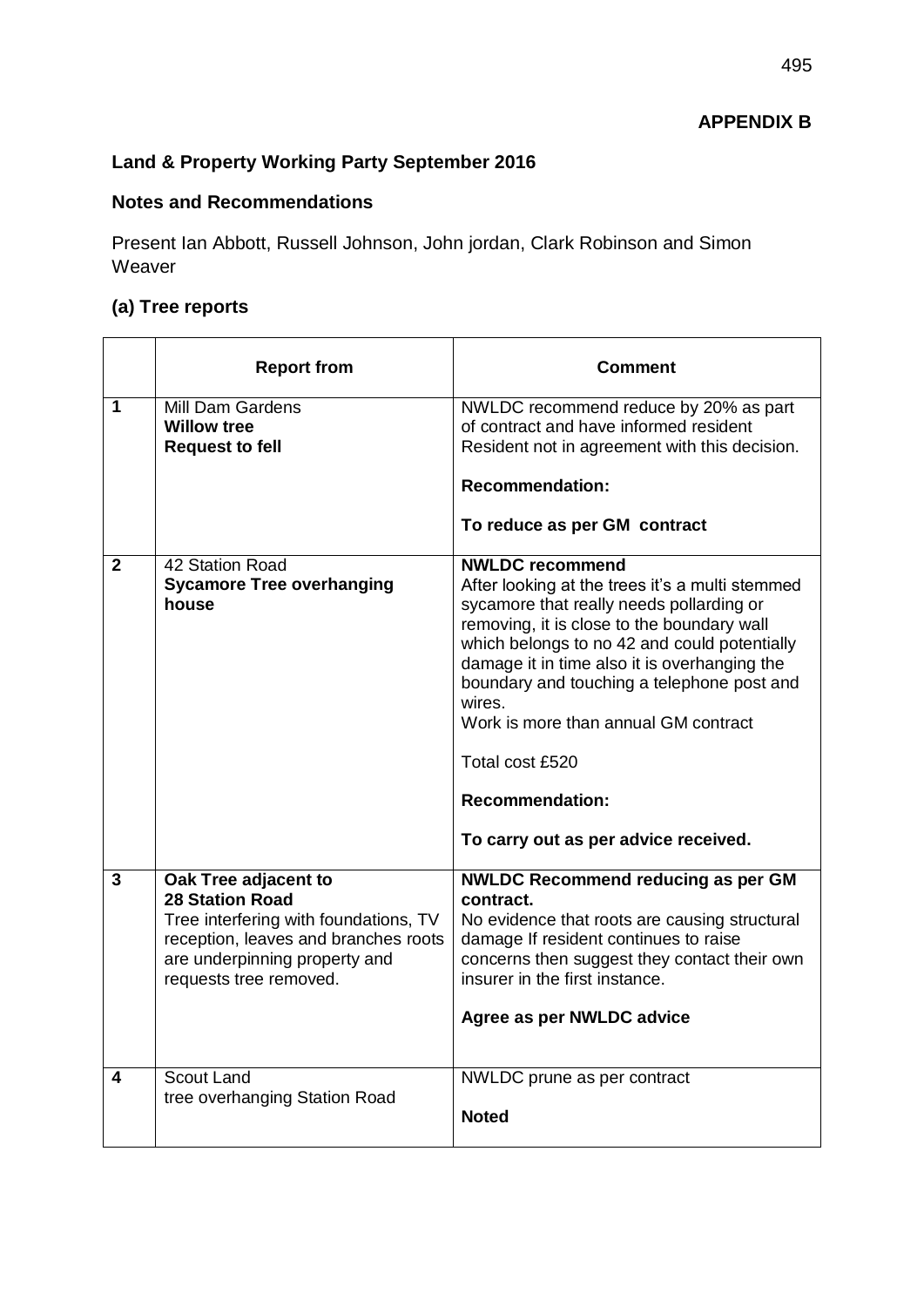## **(a) Tree reports (continued)**

|   | <b>Report from</b>                                                                                                                                                                                                                                                         | <b>Comment</b>                                                                                                                                                                                                      |
|---|----------------------------------------------------------------------------------------------------------------------------------------------------------------------------------------------------------------------------------------------------------------------------|---------------------------------------------------------------------------------------------------------------------------------------------------------------------------------------------------------------------|
| 5 | Millfield<br>4 trees vandalised                                                                                                                                                                                                                                            | To replace using spare planted trees<br>NWLDC advise<br>cost to replant £250 Cost to replace £240<br><b>Land &amp; Property Recommend</b><br>To purchase 4 trees                                                    |
| 6 | <b>Quelch Close</b><br><b>Silver Birch</b><br>NWLDC have been out and looked<br>at the tree and are of the opinion the<br>Silver Birch needs felling roots are<br>underpinning drive and lifting tarmac<br>The PC has a responsibility as the<br>tree owner<br>Quote £250, | Recommend to re-consider.<br>Further inspection has been carried out and<br>the tree is overshadowing other species.<br>To follow NWLDC advice would be<br>advantageous.<br>Recommend<br>To agree with NWLDC advice |

### **(b) Grounds Maintenance**

#### **Millfield**

|   | <b>Report</b>                                                                                               | <b>Comment</b>                                                                                                                                                                                                                  |
|---|-------------------------------------------------------------------------------------------------------------|---------------------------------------------------------------------------------------------------------------------------------------------------------------------------------------------------------------------------------|
|   | Re seeded<br>NWLDC to claim from ST £400. For<br>earth moves to make good to allow<br>football team to play | Carried out and ground levelled<br>Barriers still in place<br>Football field being used by FC Victoria<br>To note                                                                                                               |
| 2 | Brookside resident reports re anti<br>social behaviour on Millfield                                         | Shrub / hedge being applied for through<br><b>SVEIF</b><br>Grant funding may be required<br><b>Contact Brookside / resident once costs</b><br>obtained                                                                          |
| 3 | Anti Social behaviour on Millfield<br>Gate to be locked at night                                            | Cost of gates £2000.<br>Cost of installing pull up post being applied for<br>Approx cost £400 to supply and fit<br><b>Contact Brookside residents to consider</b><br>providing lock & unlock arrangements<br>once details known |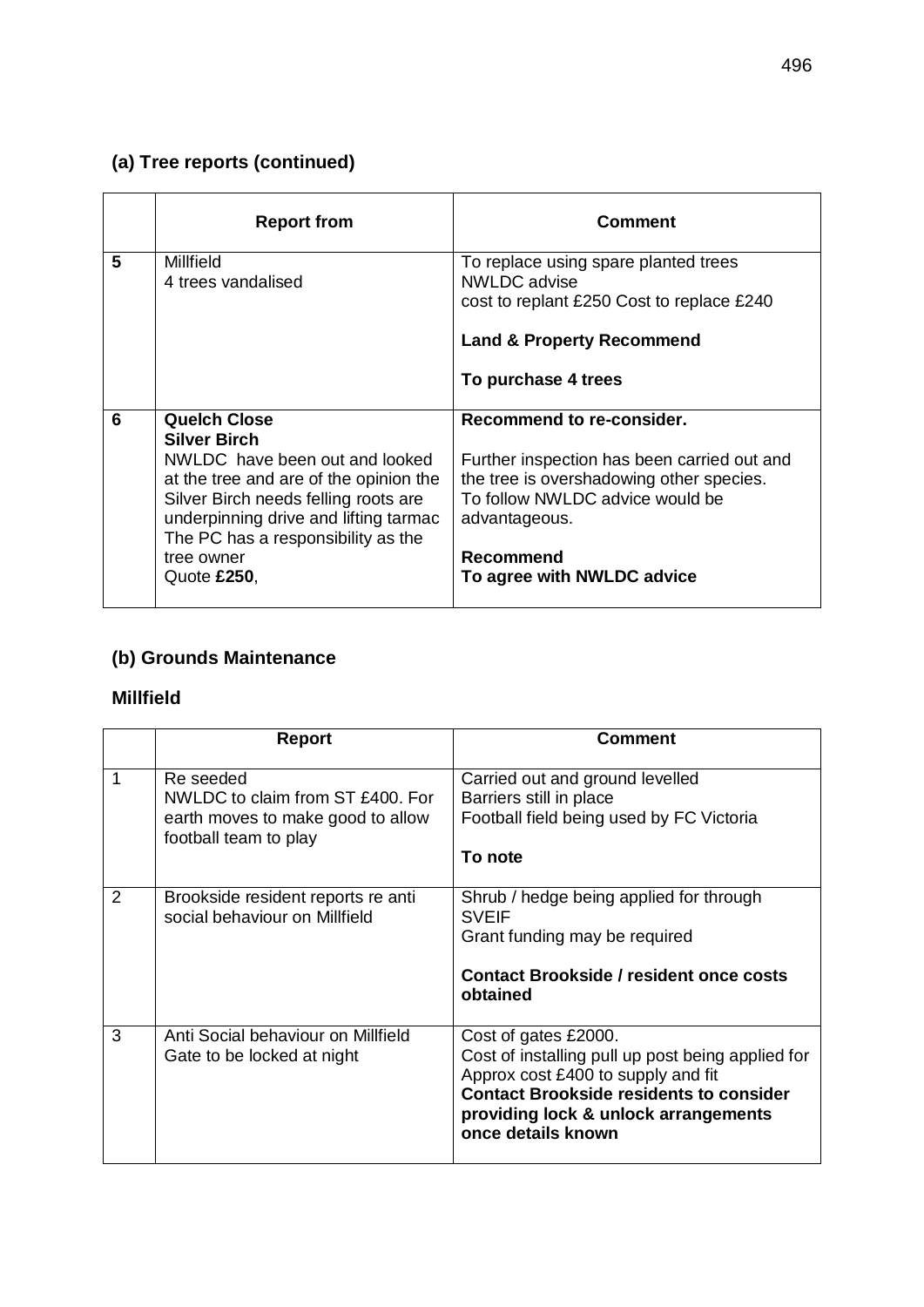### **Millfield (continued)**

|                | <b>Report</b>                           | <b>Comment</b>                                                                                                                                    |
|----------------|-----------------------------------------|---------------------------------------------------------------------------------------------------------------------------------------------------|
| 4              | Resident request re GM schedule<br>work | NWLDC carry out GM work twice a year<br>Spring /Autumn<br><b>Recommend</b><br>To note and contact resident to discuss<br>licence to cross permit. |
| 5              | <b>Play Ground equipment</b>            | Reported faulty and repaired<br>To note                                                                                                           |
| 6              | Pavilion<br>NWLDC regularly inspect     | No issues raised<br>Standing Charges being identified<br>To note                                                                                  |
| $\overline{7}$ | <b>Benches</b>                          | Need re-staining<br>To note                                                                                                                       |

### **(c) Ashburton Road**

|              | <b>Report</b>                                                                                                     | Comment                                                                                                                                                                                                                                                                 |
|--------------|-------------------------------------------------------------------------------------------------------------------|-------------------------------------------------------------------------------------------------------------------------------------------------------------------------------------------------------------------------------------------------------------------------|
|              | <b>Benches</b><br>Sence Valley application to site 2/3?<br>benches on the Playing field at a<br>cost of £1800 (3) | SVEIF application submitted<br>NWLDC support in principle<br>Grant funding requested<br><b>Decision Required</b><br>Agree and delegate to the Clerk to discuss<br>with NWLDC a contribution (up to 50%)<br>that the PC is prepared to allocate towards<br>this project. |
| $\mathbf{2}$ | <b>Ashburton Road</b><br>Requested hedge be reduced                                                               | Work in progress<br>To note                                                                                                                                                                                                                                             |

### **(d) Clutsom Road Playing area**

| <b>Report</b>  | <b>Comment</b> |
|----------------|----------------|
| Nothing Raised |                |